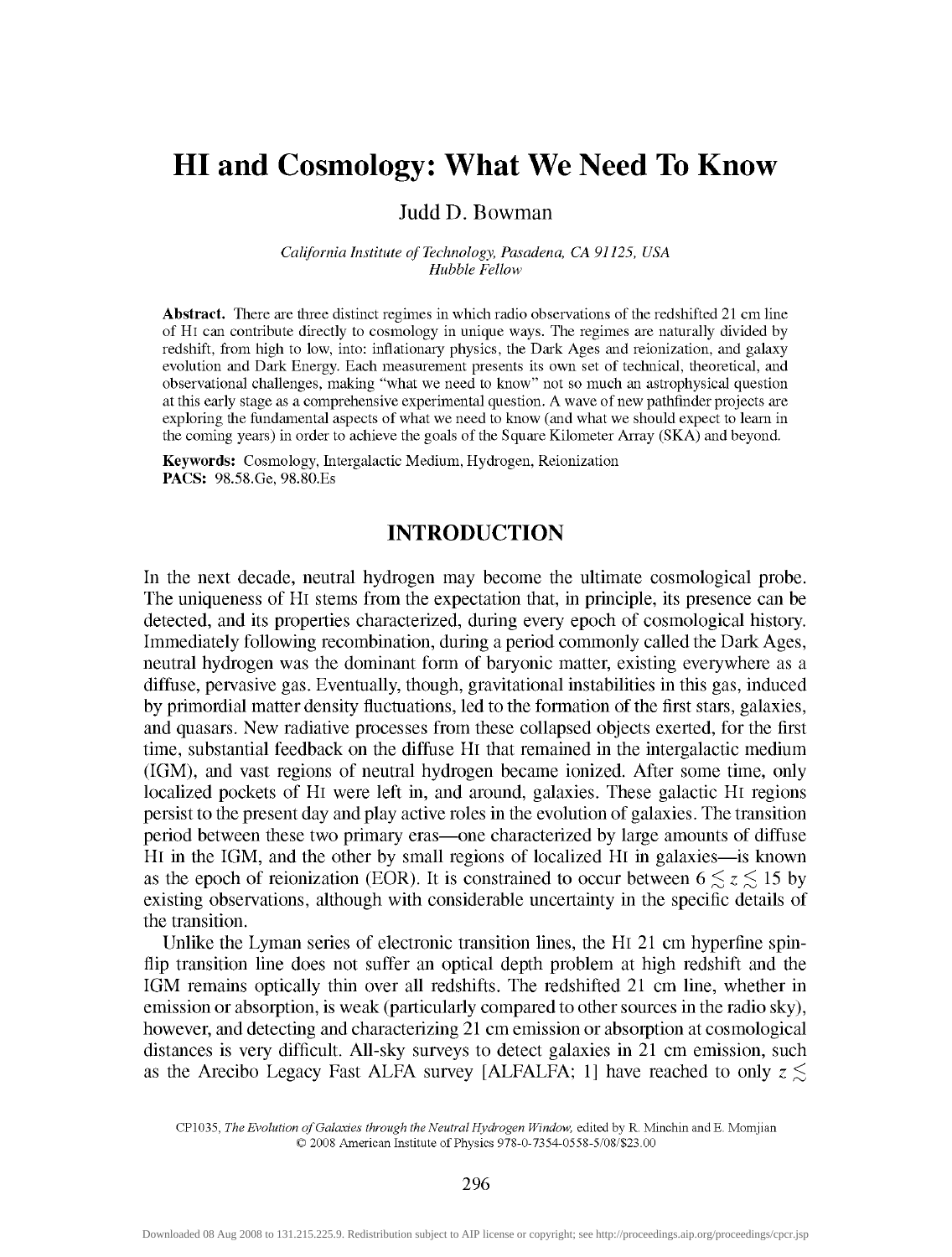0.1. And the highest confirmed detections of 21 cm absorption in damped Lyman- $\alpha$ systems are at only  $z \leq 3$  [2]. Overcoming the sensitivity limits needed to thoroughly characterize 21 cm emission and absorption from  $0 < z \le 15$  is one of the primary motivations for the Square Kilometer  $Array<sup>1</sup>$  (SKA). But moving from the current paradigm, where detections of discrete objects are difficult even at the lowest redshifts, to a large, successful Hi science program with the SKA is a path filled with significant uncertainty and numerous challenges.

### HI COSMOLOGY

The redshifted 21 cm radiation targeted by the SKA and other upcoming experiments falls in the frequency range  $10 \le v < 1420$  MHz for HI below  $z \le 200$ . The potential contributions of Hi to cosmology can be roughly divided into three regimes defined by frequency, or redshift, throughout this range. The three regimes are (see the recent review at [3] for details):

*Inflationary Physics* [30  $\lt z \lt 200$ , 46  $> v > 7$  MHz]. At very high redshifts, H<sub>I</sub> is expected to be a clean tracer of baryonic matter. As such, constraining the anisotropic fluctuations of the redshifted 21 cm signal could probe the matter power spectrum at very small scales of order  $\ell \geq 10^4$  to  $10^6$  that are unattainable with CMB anisotropy measurements or galaxy surveys. These observations would be able to constrain perturbations to the primordial power spectrum and spatial curvature (including parameters such as  $n_s$  and  $\alpha_s$ ), neutrino masses, non-Gaussianity, and inflationary models. At such high redshifts, the perturbations in the matter density fluctuations should be linear and relatively easy to interpret. In addition, the anisotropy power spectrum from Hi is threedimensional since the signal is a spectral line (as opposed to the two-dimensional CMB arising from continuum emission), and thus contains more Fourier modes than the CMB, potentially providing less cosmic sample variance and better cosmological parameter constraints. The process of baryon collapse into dark matter gravitational potential wells following recombination also should be seen to unfold with redshift in Hi observations during this era.

*Dark Ages and Reionization*  $[6 < z < 30, 203 > v > 46 \text{ MHz}]$ . Redshifted 21 cm emission and absorption offers truly unparalleled views into the evolution of the IGM during the crucial times associated with the formation of the first stars, galaxies, and quasars. Measurements of both the mean (global) redshifted 21 cm brightness temperature and the fluctuation power spectrum (both with characteristic amplitudes of order 10 mK) should yield the spin and kinetic temperature histories of the IGM and the reionization history. Indirectly, these measurements probe the early star formation history and the nature of the luminous sources responsible for ionizing photons. Cross-correlation of (even low signal-to-noise) Hi maps with CMB maps or planned high-redshift galaxy surveys could add additional insight into the processes responsible for reionization. High signal-to-noise maps during this era could yield images of Stromgren spheres (ionized bubbles) around individual quasars and tomographic maps of the IGM. Together, these

<sup>1</sup>[http://www.skatelescope.or](http://www.skatelescope.org)g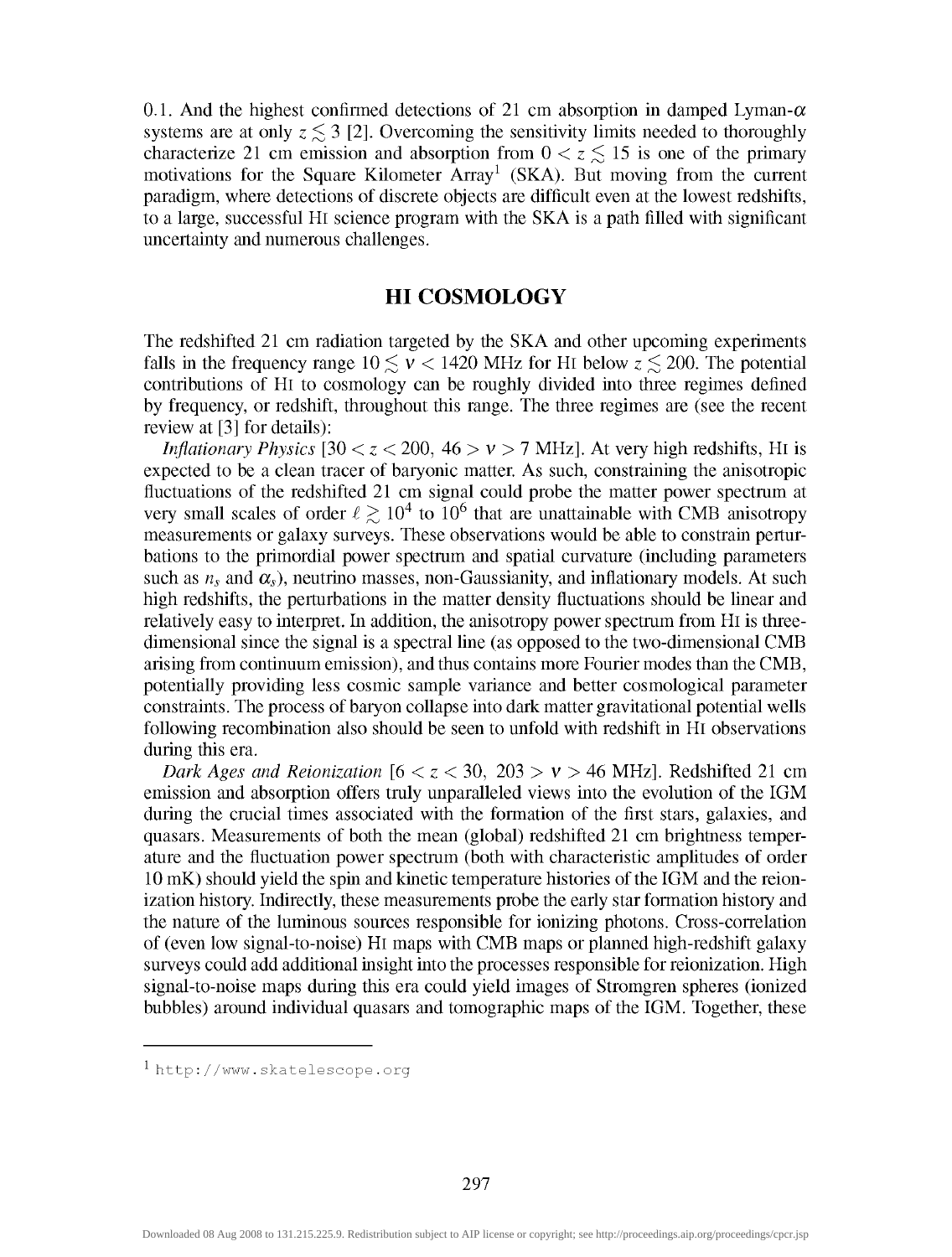measurements could determine the abundance of mini-halos during the Dark Ages and weakly constrain magnetic fields in the IGM. Recent efforts suggest that cosmological parameter estimation solved simultaneously with parameterized reionization models in measured power spectra over a range of redshifts could yield valuable improvements to the parameter limits achievable even with Planck (in conjunction with other cosmological data sets). This process exploits the three-dimensional nature of the Hi power spectrum to separate cosmological and astrophysical contributions using velocity-field effects inherent in redshift-space distance measurements. Although not a primary driver of HI cosmology, characterization of 21 cm absorption by Hi along the line-of-site toward bright, high-redshift sources such as active galactic nuclei (AGN), star-forming galaxies, and gamma-ray bursts (GRBs) should be possible during this era, as well, with the SKA. And finally. Hi maps and power spectra from this era could provide source planes for weak lensing studies of the matter distribution at lower redshifts.

*Galaxy Evolution and Dark Energy*  $[0 < z < 6, 1420 > v > 203$  MHz]. Following reionization, localized galactic clumps of Hi can be detected individually and cataloged (with  $\gtrsim 10^8$  entries expected for the SKA), or characterized using the same diffuse mapping approaches needed to exploit Hi in the IGM during and before reionization. Both of these approaches could lead to very accurate estimates of the matter power spectrum suitable for characterizing baryon acoustic oscillations (BAOs) and constraining the nature of Dark Energy. In addition,  $\Omega_{HI}(z)$  should be well constrained. These measurements are also very valuable for studying galaxy evolution, including, in the case of diffuse maps, through cross-correlations with galaxy surveys divided by galaxy type or environment and redshift. And, as already demonstrated below  $z \lesssim 3$ , 21 cm absorption toward by HI in damped Lyman- $\alpha$  systems and other objects along the path to bright, discrete sources is an existing technique that will only expand with the SKA and other new instruments.

#### CHALLENGES AND UNKNOWNS

The potential rewards of Hi cosmology are compelling, but the challenges are substantial. Experiments operating in the frequency range needed for redshifted 21 cm measurements face three general categories of hurdles:

*Radio Frequency Interference.* The frequencies that will be targeted are commonly used for television, EM radio, satellite, cellular phone, and other communications transmissions. The candidate sites for the SKA, in Western Australia and South Africa, are in remote locations to avoid these radio communications, but it will almost certainly be impossible to completely eliminate all of the sources of interference. No telescope has ever reached the sensitivity levels planned for Hi observations with the SKA and it is unknown just how deep the integrations will be able to go before reaching a limiting interference floor.

*Ionosphere.* Turbulence in the Earth's ionosphere refracts low frequency radio waves (particularly relevant below *^* 300 MHz) and causes distortions in the apparent location and magnitude of signals originating from above the ionosphere. Correcting for these distortions over wide fields-of-view and very long baselines should be possible [4], but has never been demonstrated under the full set of conditions that will exist for the most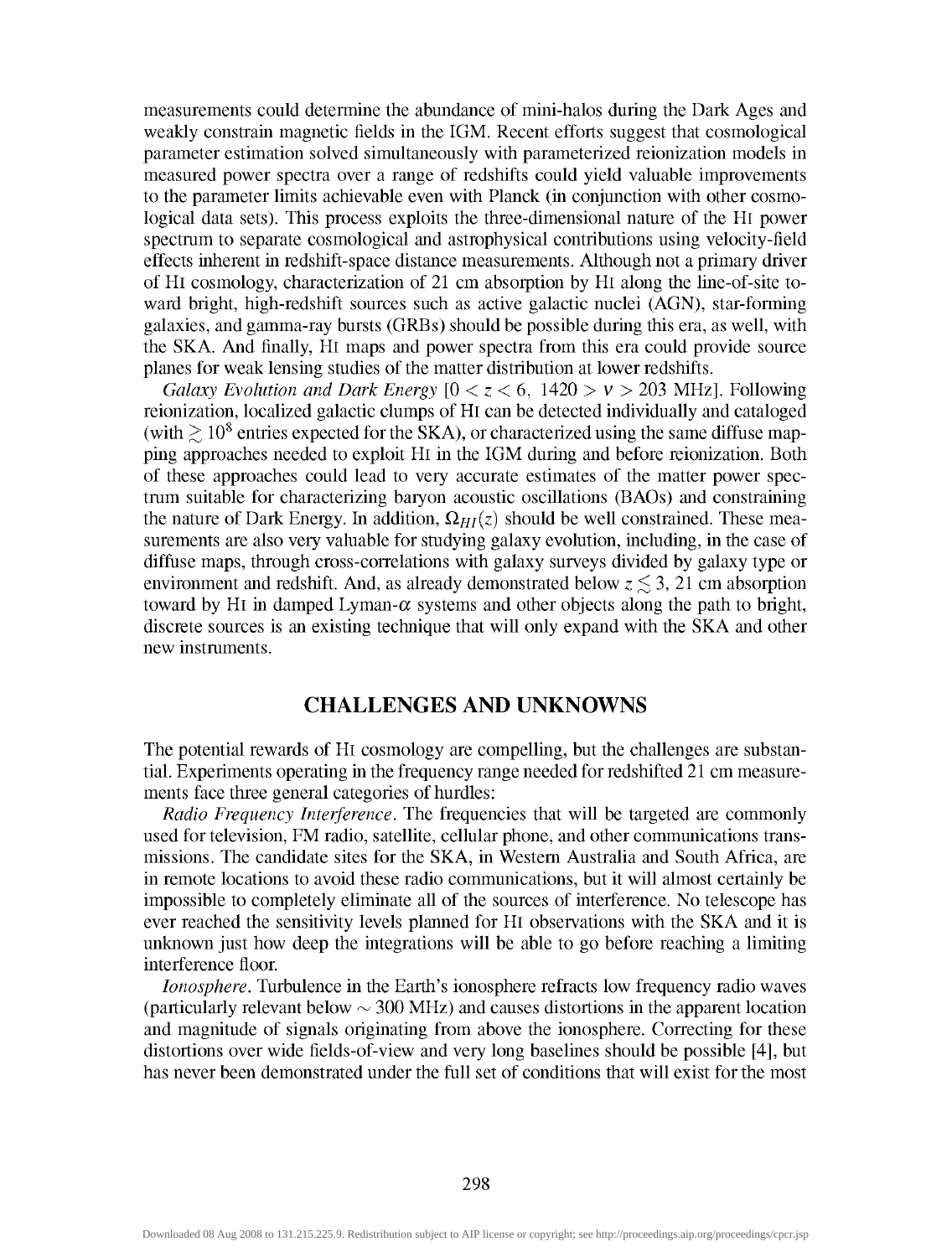ambitious planned high-redshift 21 cm observations.

*Astrophysical emission.* Astrophysical foregrounds are  $10^3$  to  $10^9$  times brighter than the predicted  $\sim$  1 to 100 mK redshifted 21 cm signal everywhere on the sky. Galactic synchrotron radiation tends to be the dominate contribution over most of the frequency range, but extragalactic continuum point sources are also especially strong and numerous. Galactic radio recombination lines (RRLs) and free-free emission from electrons in both the Galaxy and the IGM should be present at roughly the level of the expected signal. Synchrotron radiation from high Galactic latitudes has frequency-dependent intensity of approximately  $T_{\text{skv}}(v) \approx 250 (v/150 \text{ MHz})^{-2.6} \text{ K}$ . It is also linearly polarized at the percent level ( $\sim$  1 K) and exhibits a high degree of structure due to Faraday rotation by the interstellar medium. The astrophysical foregrounds set not only stringent instrumental calibration and data analysis performance requirements, but dictate the system temperatures of the instruments since  $T_{sky}$  is well above the typical receiver temperatures  $(T_{\text{rcv}} \approx 50 \text{ K})$  of radio instruments, particularly for HI measurements targeting redshifts above  $z \gtrsim 6$  ( $v \lesssim 200$  MHz). Therefore, the foreground sky temperature governs the collecting area needed for the Hi science drivers of the SKA and other experiments and, in general, forces the arrays to be very large. For this reason, it is unlikely that the inflationary physics regime of HI cosmology above  $z \gtrsim 30$  will be accessible for many years since, in this regime,  $T_{sys} \approx T_{sky} \gtrsim 5000$  K.

Mitigating the astrophysical foregrounds is anticipated to require a multi-stage foreground subtraction effort that exploits the power-law-like spectral smoothness of all the foreground categories (except RRLs) by fitting and subtracting low-order polynomials along each line-of-sight in an interferometric data cube. First, deconvolution of bright continuum sources within the target field will be performed using techniques similar to iterative "pealing". This will be followed by subtraction of the predicted contributions (due to calibration uncertainties and other instrumental paths) of both discrete and diffuse foregrounds from outside the primary target fields using global sky models. Interferometric measurements will still be dominated after this process by faint confusionlevel sources that are mixed by the array beam sidelobes. Recent efforts suggest that, by careful instrumental design and data processing, the contribution of these sources can be subtracted even in "dirty" sky maps. In principle, this multi-stage process should be sufficient to reveal the redshifted 21 cm signal. However, it is also anticipated that polarized foregrounds will leak into the desired intensity measurement through mis-calibrations. Techniques for mitigating this contamination are an area of ongoing development, but approaches based on separation of signal and foreground through rotation measure synthesis appear encouraging. In addition, model errors and fitting uncertainties in the foreground subtraction process could manifest themselves at this stage (if not earlier) and methods for identifying and ameliorating these effects have proposed [5]. The last step will be data consistency cross-checks to confirm that foregrounds have been separated to the required precision. These could include cross-correlation of different Stokes maps, inspection of noise correlation matrices, comparison of measurements at different redshifts (such as at  $z = 8$  when a reionization signature should be present and at  $z = 5$  when virtually no redshifted 21 cm contribution should exist), or cross-correlation of Hi maps and galaxy surveys.

All of the terrestrial and astrophysical foregrounds will severely complicate observations of weak redshifted 21 cm emission in the high-redshift IGM, as well as in galaxies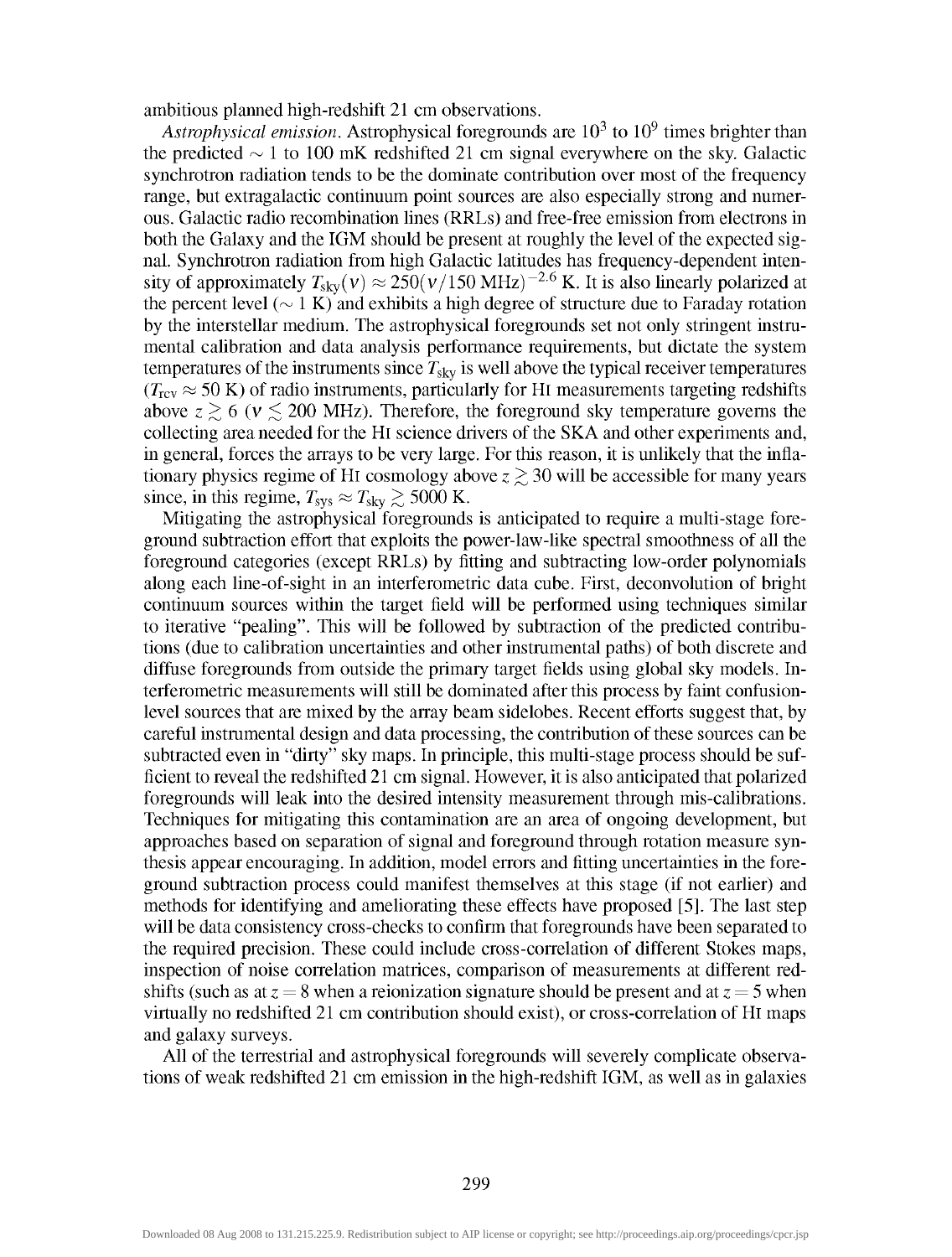at lower redshifts. With little current empirical knowledge about their detailed properties to guide the development of redshifted 21 cm experiments and with a large range of instramental approaches still under consideration for the SKA, learning more about the foregrounds and the consequences of instrumental design choices on mitigating them is at the core of "what we need to know" to unleash the full cosmological potential of neutral hydrogen. Thus, to a large degree, what we need to know to enable Hi cosmology is fundamentally intertwined with questions regarding what we need to know to successfully develop the SKA and other new redshifted 21 cm radio arrays.

#### EXPERIMENTAL PARAMETER SPACE

Addressing these questions and hurdles now rests firmly on a wave of new experiments, including the Murchison Widefield Array<sup>2</sup> [MWA; 6, 7, 8, 9, 10, 11], the Precision Array to Probe the Epoch of Reionization (PAPER), and the Low Frequency Array<sup>3</sup> [LOFAR; 12, 13, 14, 9], as well as pilot projects on existing facilities such as the Giant Metre-wave Radio Telescope (GMRT) and with existing low-redshift data sets from the Hi Parkes All Sky Survey [HIPASS; 15, 16, 17] and other observations. In addition to these efforts, the Alan Telescope Array'\* (ATA) and the Expanded Very Large Array<sup>5</sup> (EVLA) will, in many ways, act as SKA technology pathfinders as they become increasingly operational over the next few years, as will several explicit SKA precursor projects including the Australian SKA Precursor<sup>6</sup> (ASKAP) and the South African MeerKAT<sup>7</sup>. In addition, new projects not on the pathway to the SKA are tackling measurements of the mean redshifted 21 cm signal as a function of redshift. These include the Compact Reionization Experiment (CoRE) and the Experiment to Detect the Global EOR Signature<sup>8</sup> [EDGES; 18].

The landscape of these precursor-level redshifted 21 cm projects will undoubtedly evolve on the way to the SKA, but the process as a whole will greatly benefit the final design, development, and operation of the SKA and other future experiments as lessons from the successes and failures of these early trailblazers become incorporated into subsequent efforts. Indeed, the current environment mirrors the history of the experimental cosmic microwave background (CMB) community throughout much of the 1980s and 1990s [19] along the way to the successful Wilkinson Microwave Anisotropy Probe (WMAP). It is interesting to note from the CMB experience that one technology does not necessarily emerge as the only alternative and that, for different specific goals within the same broad science objectives, multiple technologies can be exploited fully. Early redshifted 21 cm projects that are no longer active, including the VLA EOR Ex-

<sup>2</sup> http //[www.haystack.mit.edu/ast/arrays/mwa](http://www.haystack.mit.edu/ast/arrays/mwa) 

<sup>^</sup> http //[www.lofar.org](http://www.lofar.org) 

<sup>••</sup> http //ral.berkeley.edu/ata

<sup>^</sup> http //[www.aoc.nrao.edu/evla](http://www.aoc.nrao.edu/evla) 

<sup>6</sup> http //[www.atnf.csiro.au/projects/askap](http://www.atnf.csiro.au/projects/askap) 

<sup>^</sup> http //[www.ska.ac.za/meerkat](http://www.ska.ac.za/meerkat) 

<sup>^</sup> http //[www.haystack.mit.edu/ast/arrays/Edges](http://www.haystack.mit.edu/ast/arrays/Edges)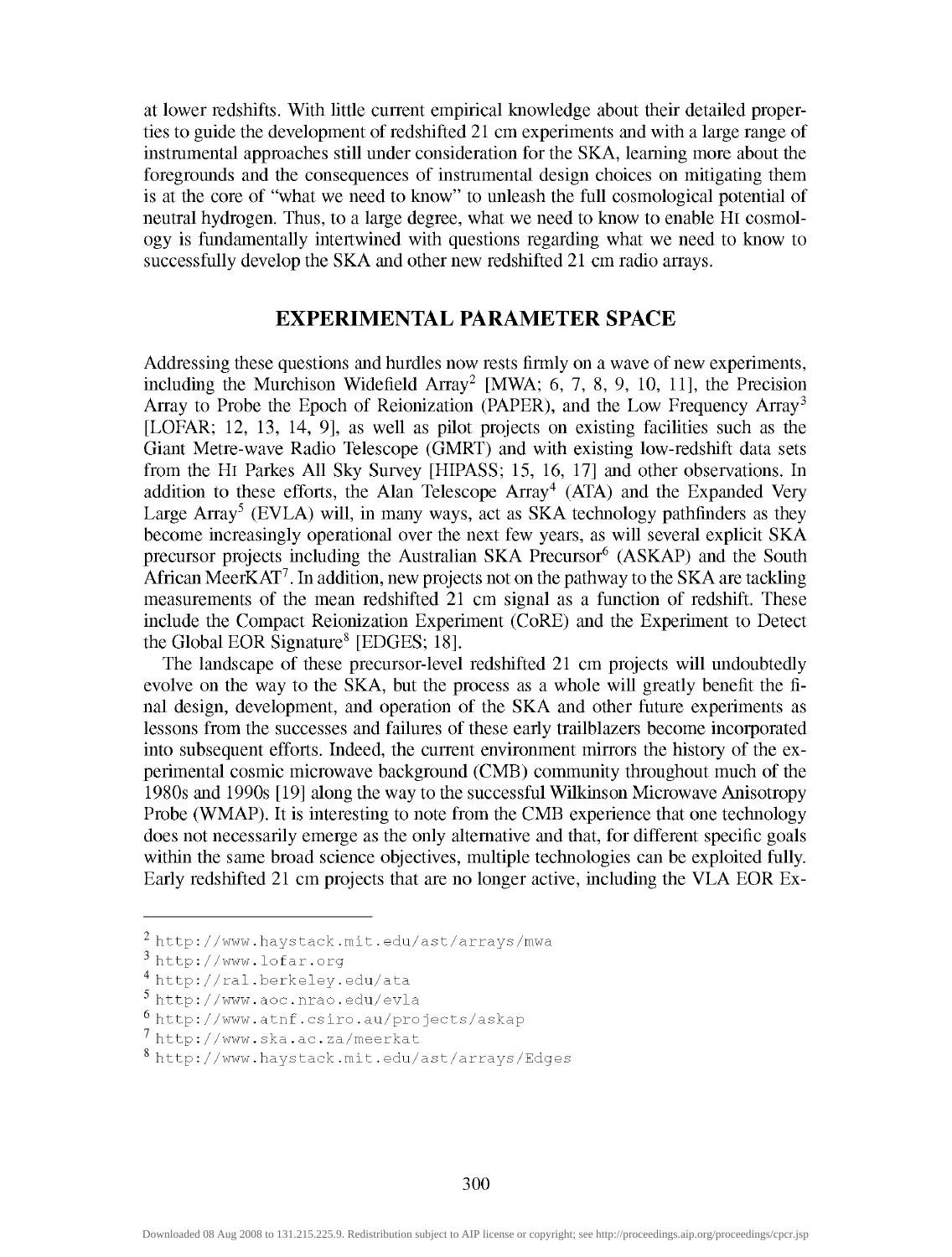tension Program<sup>9</sup> (VEEP) and the Primeval Structure Telescope<sup>10</sup> (PAST) [20]—also called the 21 cm Array (21CMA)—and preliminary experiments with the GMRT [21] have already helped to refine the course to Hi cosmology by demonstrating that significant foreground and technical challenges do in fact exist and are not easily overcome by existing facilities.

## PUTTING IT ALL TOGETHER

The primary goal for the growing Hi cosmology community over the next five years is to find out if carefully designed experiments and well devised analysis techniques can mitigate the effects of the terrestrial and astrophysical foregrounds sufficiently well to enable the detection of redshifted 21 cm emission over large volumes of the universe. In order to accomplish this task, new levels of instrumental calibration and ionospheric calibration will need to be achieved and robustly characterized, the statistics of faint source populations will need to be documented since even confusion noise will be well above the Hi signal in most experiments, the spectral coherence function of foregrounds will need to be confirmed on small scales in order to permit the foreground subtraction techniques described above, and techniques for dealing with polarized foregrounds will need to be implemented in new ways. When all of these issues have been successfully addressed and robust detections of Hi during and after the reionization epoch have been achieved, the field will transition from its preliminary *detection* phase to a *characterization* period leading to the SKA and beyond. During this time, attention will shift to ensuring that basic theoretical expectations match with observations and then building a solid model-based parametrization for connecting theory and observation through a small number of core processes.

As a set of goals to focus efforts, it is reasonable to assert that by the end of the next decade (2020) we should have robustly explored the low-frequency radio and digital signal processing technological parameter spaces, have multiple independent detections of anisotropy spectra at  $z > 6$ , as well as at  $z < 6$ , have significantly constrained the mean (global) spin, kinetic, and ionization histories of the IGM, and know if HI cosmology ultimately needs to go to the moon (to overcome RFI or the ionosphere). If all of this has been accomplished, we will truly need an SKA-class instrument to make more progress.

#### ACKNOWLEDGMENTS

JDB is supported by NASA through Hubble Fellowship grant HF-01205.01-A awarded by the Space Telescope Science Institute, which is operated by the Association of Universities for Research in Astronomy, Inc., for NASA, under contract NAS 5-26555.

<http://www.cfa.harvard.edu/dawn>

<sup>10</sup> http://web.phys.cmu.edu/~past